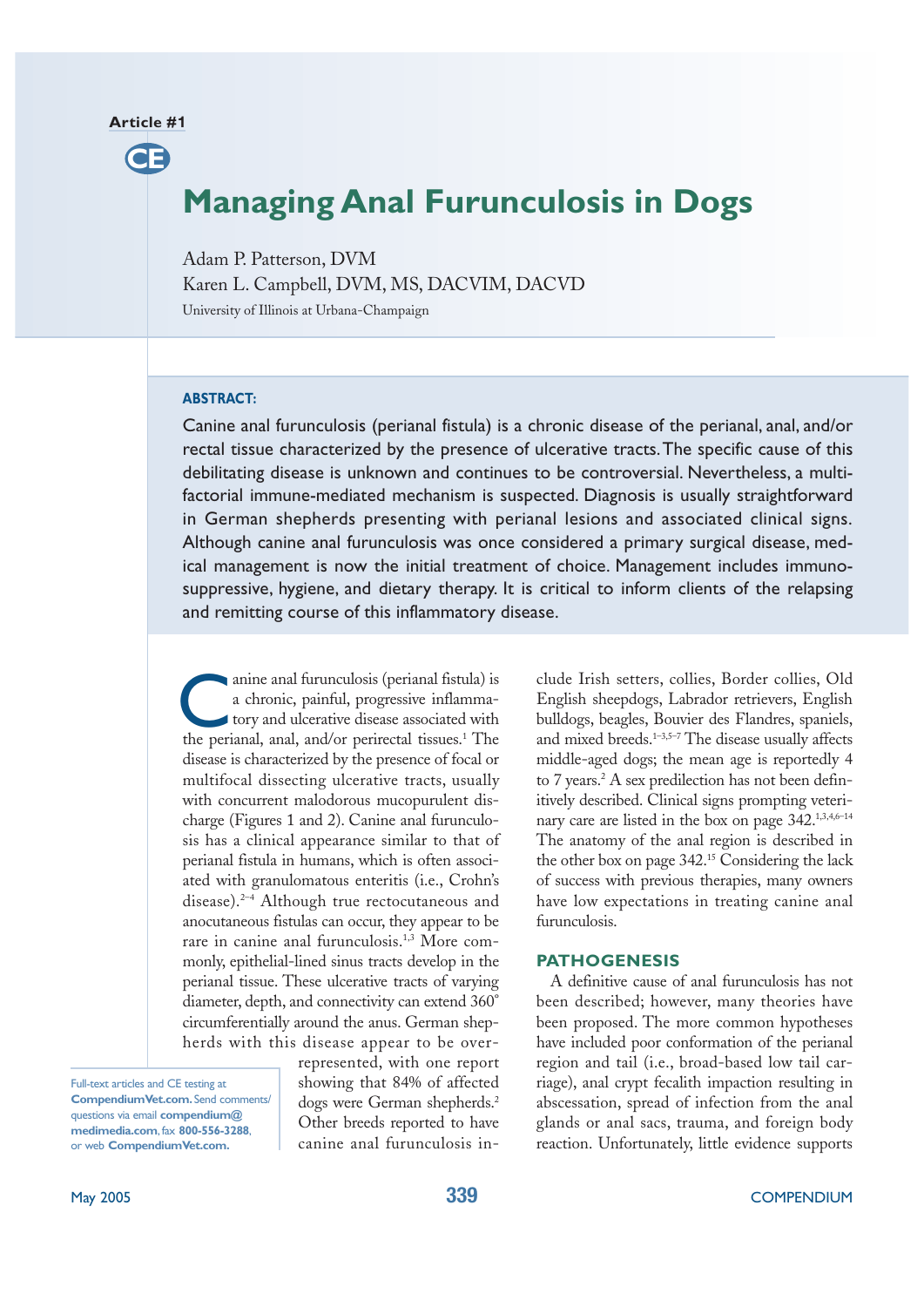

**Figure 1. Circumferential perianal sinus tracts and fistula in a dog.** (Illustration by Mr. Kerry Helms)

any of these hypotheses. The current theory involves a multifactorial immune-mediated disease process. An immune-mediated process is suspected because both canine anal furunculosis and Crohn's disease respond to down-regulating the immune response.3,4,6,8,10–13,16,17 Accu-

mulating evidence shows that Crohn's disease is the result of an unbalanced host immune response to intestinal triggers in genetically susceptible humans.17–19 Because German shepherds with canine anal furunculosis also have clinical and histologic evidence of colitis (i.e., inflammatory bowel disease [IBD]), perhaps enteral triggers (i.e., dietary antigens, bacterial antigens, superantigens) are initiators of canine anal furunculosis as well.<sup>11</sup> This is an interesting speculation because the German

shepherd, the breed most often reported to have canine anal furunculosis, also commonly has IBD.<sup>20</sup> Maybe the genetic makeup of some German shepherds produces heightened proinflammatory immune responses, resulting in immune-mediated diseases. However, one study was unable to identify at least a simple immunologic defect as an underlying factor in the predisposition of German shepherds to canine anal furunculosis.<sup>21</sup> Another proposed initiating factor of canine anal furunculosis is staphylococcal folliculitis.<sup>21</sup>

Based on histologic evaluation, early canine anal furunculosis lesions show an inflammatory reaction associated with epidermal appendages without concomitant epidermal ulceration.<sup>5</sup> As the inflammatory reaction intensifies, folliculitis/furunculosis and nonarborizing sinus tracts develop in the perianal dermis. Perifollicular, superficial epidermal ulceration and arborizing dissecting cellulitis soon follow throughout the perianal tissue. <sup>5</sup> The sinus tracts are typically lined by squamous epithelium and are infiltrated with a mixture of lymphocytes, plasma cells, macrophages, neutrophils, and eosinophils. As perianal lesions progress, peripheral lymphoid nodules (predominantly T lymphocytes) develop, along with extensive granulating fibrosis.<sup>2,5,21</sup> Interestingly, it appears that anal sac disease usually occurs as a result of expanding inflammation.<sup>1,2</sup>

#### **PHYSICAL EXAMINATION**

Examination of the perianal area of patients with anal furunculosis typically requires sedation or general anesthesia because of severe pain. Clipping the perianal



**Figure 2. Rectum and anal canal anatomy (opened along the middorsal line) depicting sinus tract lesions.** (Illustration by Mr. Kerry Helms)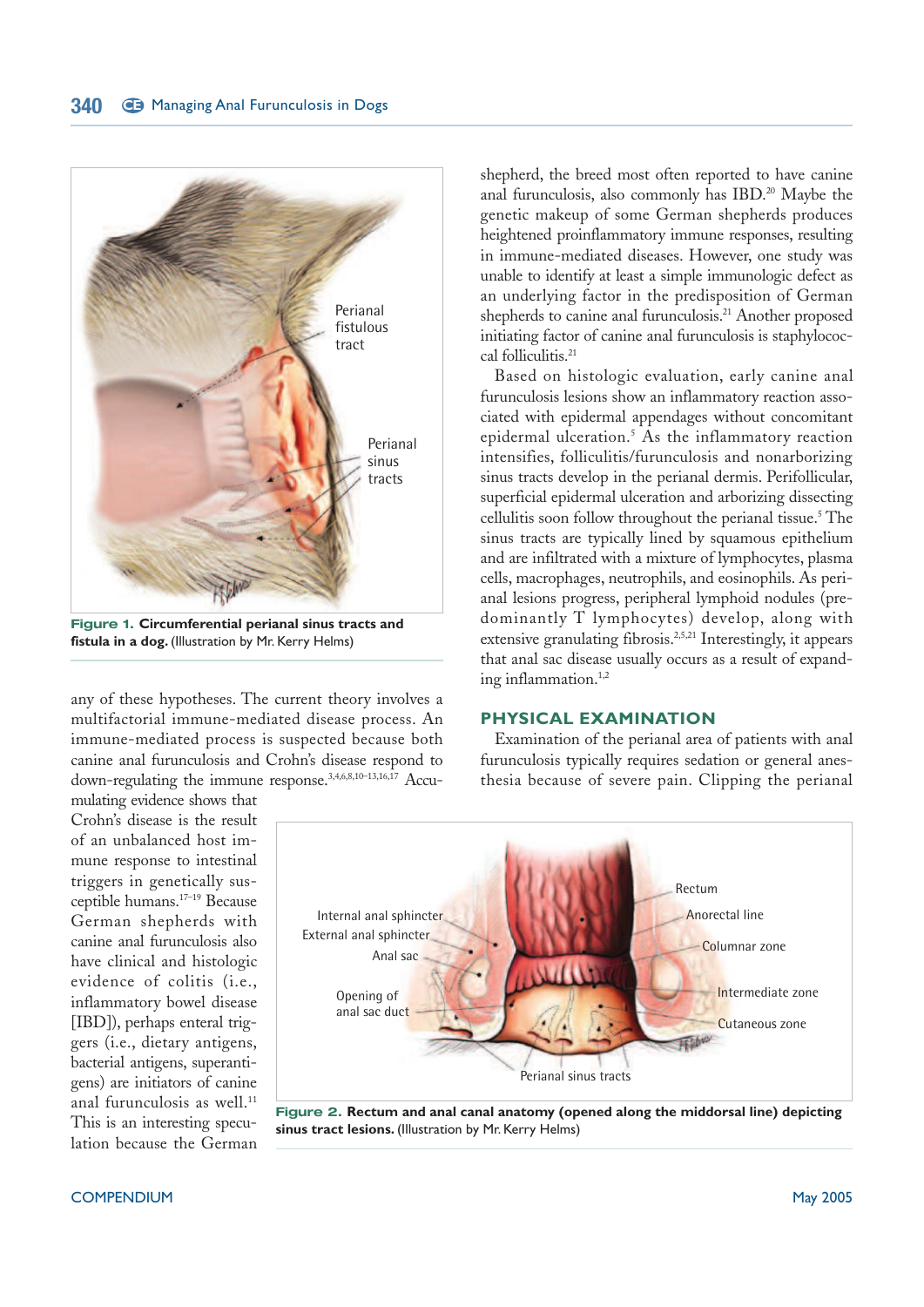#### **Clinical Signs of Canine Anal Furunculosis1,3,4,6–14**

- Tenesmus
- Dyschezia
- Hematochezia
- Constipation or obstipation
- Diarrhea
- Ribbon-like stool
- Increased frequency of defecation
- Perianal purulent discharge and/or bleeding
- Perianal licking
- Self-mutilation
- Perianal pain
- **Scooting**
- Offensive odor
- Low tail carriage
- Weight loss

region might be necessary to fully assess the severity of disease. Lesions may vary from superficial pinpoint tracts to large ulcerated areas (Figure 3). Several of these tracts may often be interconnected. Tracts may tunnel deep within the surrounding tissue and occasionally communicate with the rectum, anus, and/or anal sacs. The tracts should be probed with a sterile, blunt instrument to determine their extent and involvement with regional structures. The external anal sphincter, anal sacs, and rectal mucosa should be assessed. Thickening (i.e., fibrosis) of the anus and rectum can be palpated during the rectal examination. It is important to determine whether there is evidence of anorectal stenosis and/or perineal hernia, which would affect the prognosis. The anal sacs may be normal, impacted, or ruptured. In addition, the anal sacs may be incorporated within surrounding tissue fibrosis. Cannulation of the anal sac ducts determines whether they are occluded. Flushing the anal sacs with sterile saline may reveal a previously unobserved fistulating tract. The primary diagnostic differentials include anal sac abscessation, perianal adenoma, anal sac adenocarcinoma, anal squamous cell carcinoma, rectal neoplasia, atypical bacterial infection, mycosis, and oomycosis (i.e., pythiosis, lagenidiosis).

#### **DIAGNOSTIC EVALUATION**

The diagnosis of canine anal furunculosis is based on history, physical examination findings, and ruling out other primary diagnostic differentials. Obtaining a minimum database is always at the discretion of the clinician, but a complete blood count, serum biochemical

#### **Anatomy of the Anal Region**

- **Anal canal—**Small portion of the alimentary canal that extends from the terminal part of the rectum to the anus. It is roughly 1 cm long. The internal anal sphincter (involuntary smooth muscle) and the external anal sphincter (voluntary striated muscle) are positioned between the rectum and anus. Sensory and motor functions are supplied by the pudendal nerve and its branches.<sup>15</sup>
- **Anal sacs—**Spherical reservoir sacs that are invaginations between the internal and external anal sphincter muscles. One sac is on each side of the anal canal. Their ducts open onto the cutaneous zone. The sac walls contain coiled apocrine sweat glands with scattered sebaceous glands.<sup>15</sup>
- **Anus—**Terminal opening of the alimentary canal. The anal tissue is divided (from cranial to caudal) into the columnar, intermediate, and cutaneous zones.<sup>15</sup>
- **Columnar zone—**Contains longitudinal ridges (i.e., anal columns) with shallow valleys (i.e., anal sinuses) that terminate caudally as blind pockets (i.e., anal crypts) at the anocutaneous line (i.e., intermediate zone), resulting in a scalloped fold. It contains modified tubuloalveolar sweat glands.
- **Cutaneous zone—**Contains an inner hairless portion and an outer relatively hairless portion that are part of the mucocutaneous junction. The anal sac ducts open onto the inner portion of this zone at the lateral angles of the anus. This zone contains circumanal (hepatoid), sebaceous, and apocrine sweat glands.
- **Intermediate zone—**Also known as the *anocutaneous line*, it spans the perimeter of the anal canal. It is less than 1 mm wide. This zone also contains modified tubuloalveolar sweat glands.
- **Rectum—**Caudal portion of the large intestines that lies within the pelvic canal. The boundary between the rectum and anal canal is known as the *anorectal line*, which is marked by transition from columnar to stratified squamous epithelium<sup>15</sup> (Figure 2).

profile, and urinalysis are useful before anesthesia and to rule out concurrent diseases. Superficial cytology is a standard tool for evaluating the cutaneous and sinus tract microenvironment. It invariably reveals pyogranulomatous inflammation with a mixed bacterial population. Fine-needle aspiration of an enlarged anal sac is warranted to rule out abscessation or neoplasia. Sinus tracts should be cultured with a sterile swab or tissue biopsy for bacterial culture and susceptibility testing because controlling secondary infection with antibiotics may take weeks to months. Tissue biopsy for histopathology can be used to verify the tentative diagnosis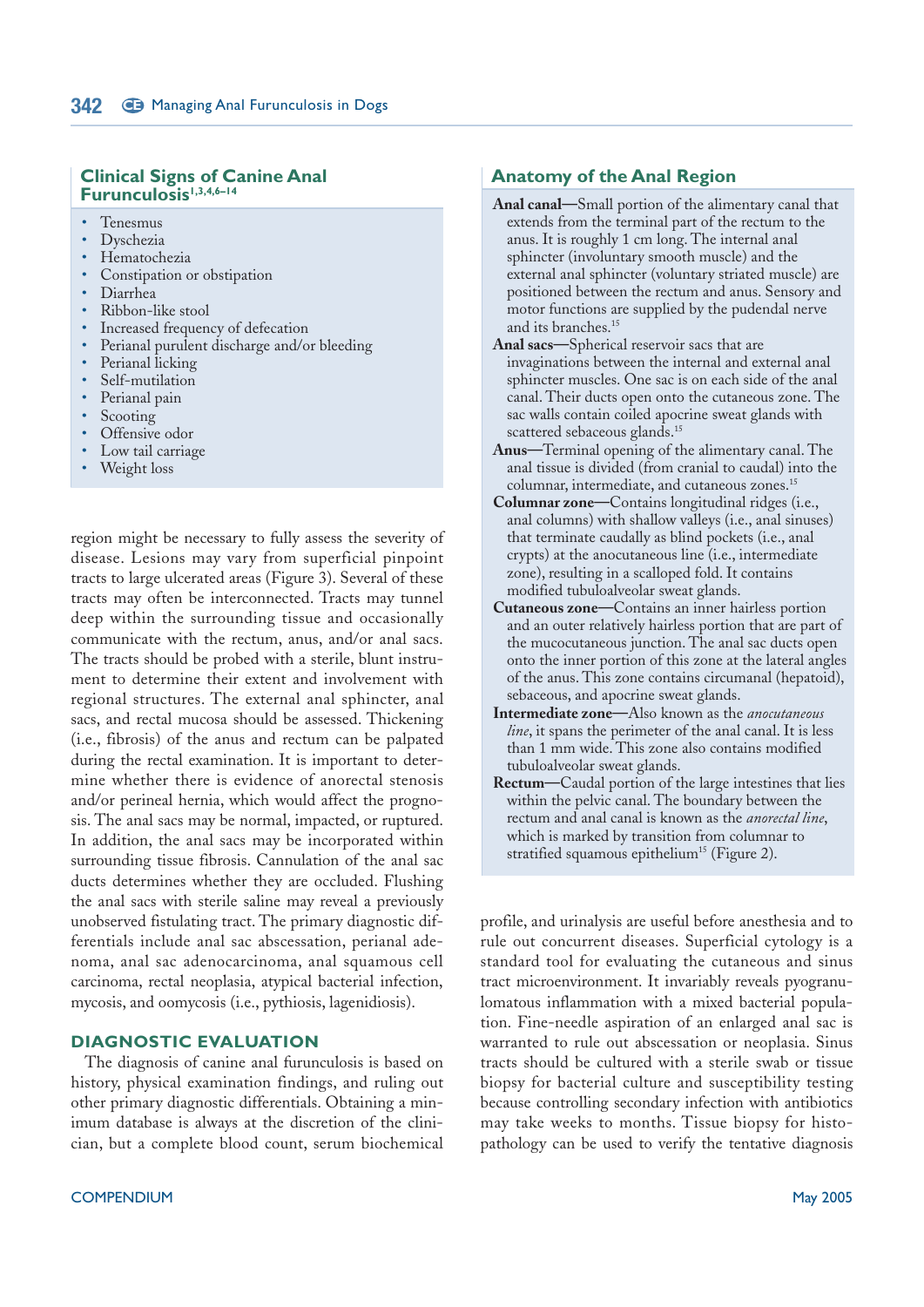of canine anal furunculosis and to rule out neoplasia. Biopsy sites are usually allowed to heal by second intention. A restrictive diet trial should be implemented to rule out concurrent adverse food reactions. Other diagnostics that may prove helpful include fecal flotation cytology, rectal scraping cytology, fungal culture, colonoscopy with biopsy, and pelvic radiography.

#### **MANAGEMENT**

Primary surgical treatment of canine anal furunculosis was previously advocated. Surgical procedures focus on either destroying the epithelial lining of sinus tracts or total en bloc tract excision to remove diseased tissue and prevent

recurrence. Surgical treatment has included surgical excision, chemical cauterization, cryotherapy, deroofing and fulguration, and laser (i.e., neodymium: yttrium aluminum garnet) excision.<sup>1,7,22-27</sup> Tail amputation has also been recommended as a means of reducing fecal soiling and contamination over the perianal area.<sup>28</sup> These procedures have reportedly had varying success rates (i.e., 48% to 97% of cases).<sup>1,27</sup> However, the recurrence rate has approached 70%, with some surgical techniques necessitating further surgical treatments.<sup>1</sup> Other frequent complications such as anal stenosis (in up to 15% of cases, with the incidence approaching 47% following cryotherapy) and fecal incontinence (in up to

**Figure 3. Clinical presentation of canine anal furunculosis.**



Perianal region of a German shepherd with a mild form of canine anal furunculosis. Note the weeping ulcerative tracts at 3 and 9 o'clock and the thickened ventral anus.



Severe form of canine anal furunculosis in a German shepherd. Note the extensive ulcerative and granulating area circumferentially around the anus, along with the scattered small sinus tracts.

Crohn's disease should be applicable to canine anal furunculosis. Indeed, several studies have reported favorable results with immunosuppressive or immunomodulating drug regimens, including CsA, tacrolimus, and azathioprine and metronidazole.3,4,6,8–10,12–14 Conventional immunosuppression with glucocorticoids has also been reported, albeit without the same level of success.<sup>11</sup> Consequently, clinicians can now give their clients new therapeutic options that can positively affect the prognosis. Moreover, anal stenosis and fecal incontinence are rare complications with these medical treatments.

It is paramount for clinicians to discuss with clients the goal, effectiveness, length, and cost of therapy before

### *Canine anal furunculosis is a chronic relapsing and remitting inflammatory disease.*

29% of cases) should not be taken lightly because these factors likely contribute to an owner's ultimate decision of euthanasia.<sup>1</sup>

Fortunately, medical management in recent years has shed new light on this devastating disease. Cyclosporine A (CsA) has been effective in managing Crohn's disease in humans.<sup>29-31</sup> The clinical parallels between canine anal furunculosis and Crohn's disease have led veterinary investigators to hypothesize that medical management of implementing it. Likewise, it is important for owners to understand that canine anal furunculosis is a chronic relapsing and remitting disease that can be managed but not necessarily cured. Lifelong therapy may be required as with other immune-mediated diseases. If one drug combination does not achieve the defined goal, another drug protocol is warranted. In our opinion, the first goal of therapy should be to alleviate large bowel clinical signs such as tenesmus, dyschezia, hematochezia, consti-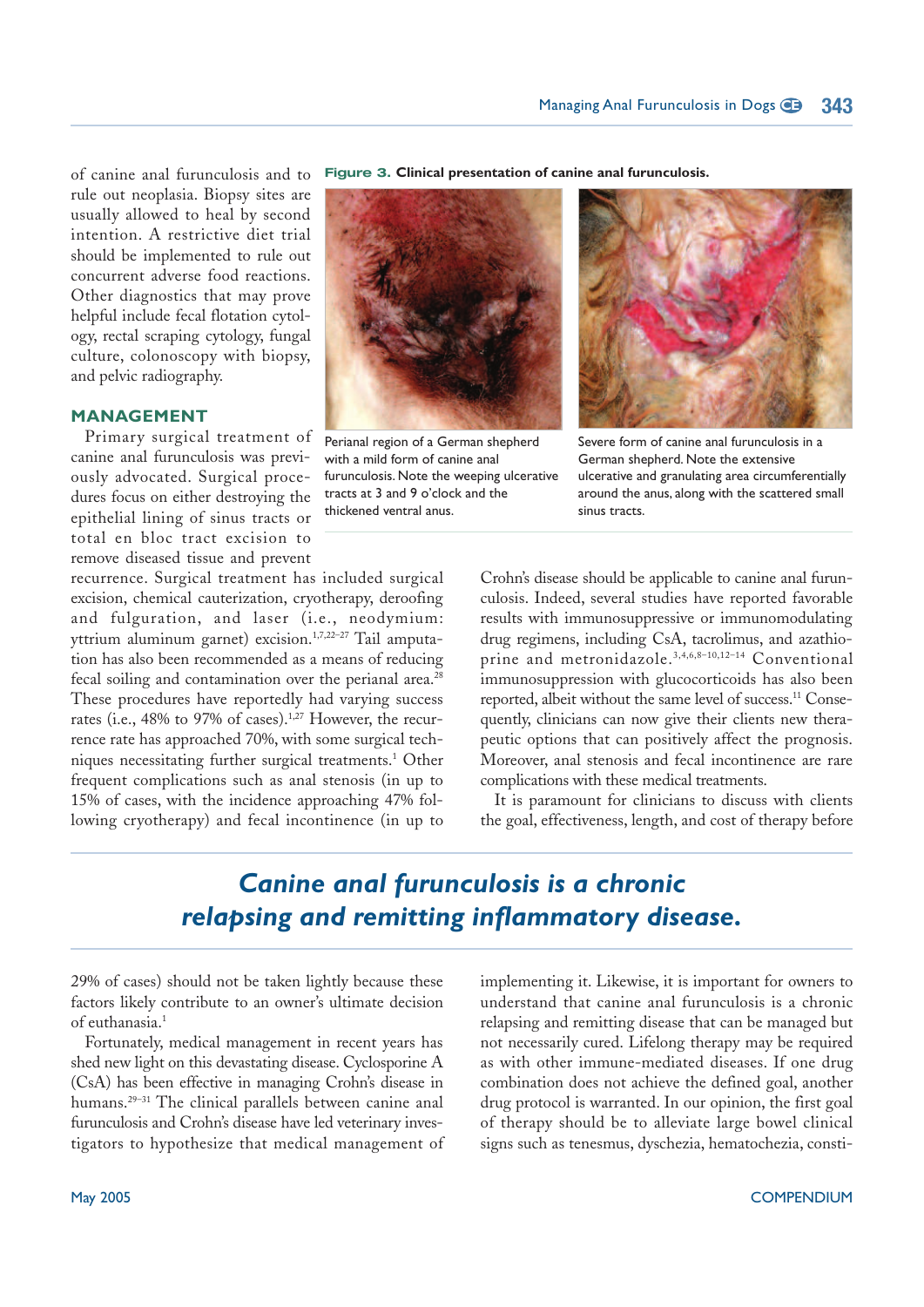

pation or obstipation, diarrhea, ribbon-like stool, increased frequency of defecation, and perianal pain. The second goal of therapy should be to reduce the diameter, depth, extent, and recurrence of sinus tracts. Medical management comprises immunosuppressive or immunomodulatory, hygiene, and dietary therapy (Figure 4). As with treating other immune-mediated diseases, immunosuppressive therapy consists of induction and maintenance phases. The induction phase usually consists of oral systemic therapy to alleviate clinical signs associated with pain and inflammation. This phase can last 8 to 20 weeks. Once signs of pain and lesional skin have improved, maintenance therapy should be initiated. It may consist of the lowest effective dose of oral therapy administered during induction and/or topical therapy. Clinicians should not prescribe topical therapy until owners can apply it safely and without discomfort to their dogs.

#### **Immunosuppressive or Immunomodulatory Therapy: Induction**

Every clinician should be aware of the benefits and risks associated with glucocorticoids and should outline them

for clients. Specifically, glucocorticoids can quickly reduce inflammation by inhibiting eicosanoid synthesis (i.e., prostaglandins, thromboxanes, leukotrienes), inhibiting proinflammatory cytokine synthesis (i.e., interleukin [IL]-1 and 6, tumor necrosis factor [TNF]- $\alpha$ ), decreasing leukocyte chemotaxis and adherence, decreasing antigen presentation capabilities, decreasing lymphocyte cytokine synthesis important in cell signaling (i.e., IL-2, 3, 4, and 5; interferon-γ), and causing many other antiinflammatory effects.<sup>32</sup> For the most part, glucocorticoids suppress cell-mediated immunity with very little effect on humoral immunity. Unwanted side effects (e.g., polydipsia, polyuria, polyphagia, susceptibility to infection, cutaneous atrophy, muscle wasting, panting, insulin antagonism) may preclude glucocorticoid administration in some animals.

Glucocorticoids have reportedly been used to treat canine anal furunculosis.<sup>11</sup> Prednisone (2 mg/kg PO q24h) was administered to 27 German shepherds with canine anal furunculosis for 2 weeks,

followed by a reduced dose (1 mg/kg PO q24h) for an additional 4 weeks. Maintenance prednisone therapy (1 mg/kg PO q48h) was then administered for varying durations (8 to 16 weeks). All 27 dogs completed the study, with 33.3% of them showing complete resolution. One-third of the dogs improved with therapy, and onethird remained unchanged as far as lesional score. In most of the corticosteroid-treated dogs, associated clinical signs (i.e., tenesmus, hematochezia, frequent defecation) were reduced regardless of the extent of perianal lesion improvement at the end of the study. The investigators mentioned that resolution of associated clinical signs alone was a satisfactory outcome to owners for most cases in which lesions did not resolve. It is noteworthy that in addition to corticosteroids, all dogs received an altered protein diet during this study.<sup>11</sup>

We have used glucocorticoids with reasonable success but at higher doses and usually combined with either azathioprine or metronidazole, similar to treatment of other immune-mediated diseases.20,33,34 This therapy is not cost prohibitive for most clients. Prednisone should be initiated at a high immunosuppressive dose (3 to 4 mg/kg PO q24h or divided q12h), usually for 3 to 6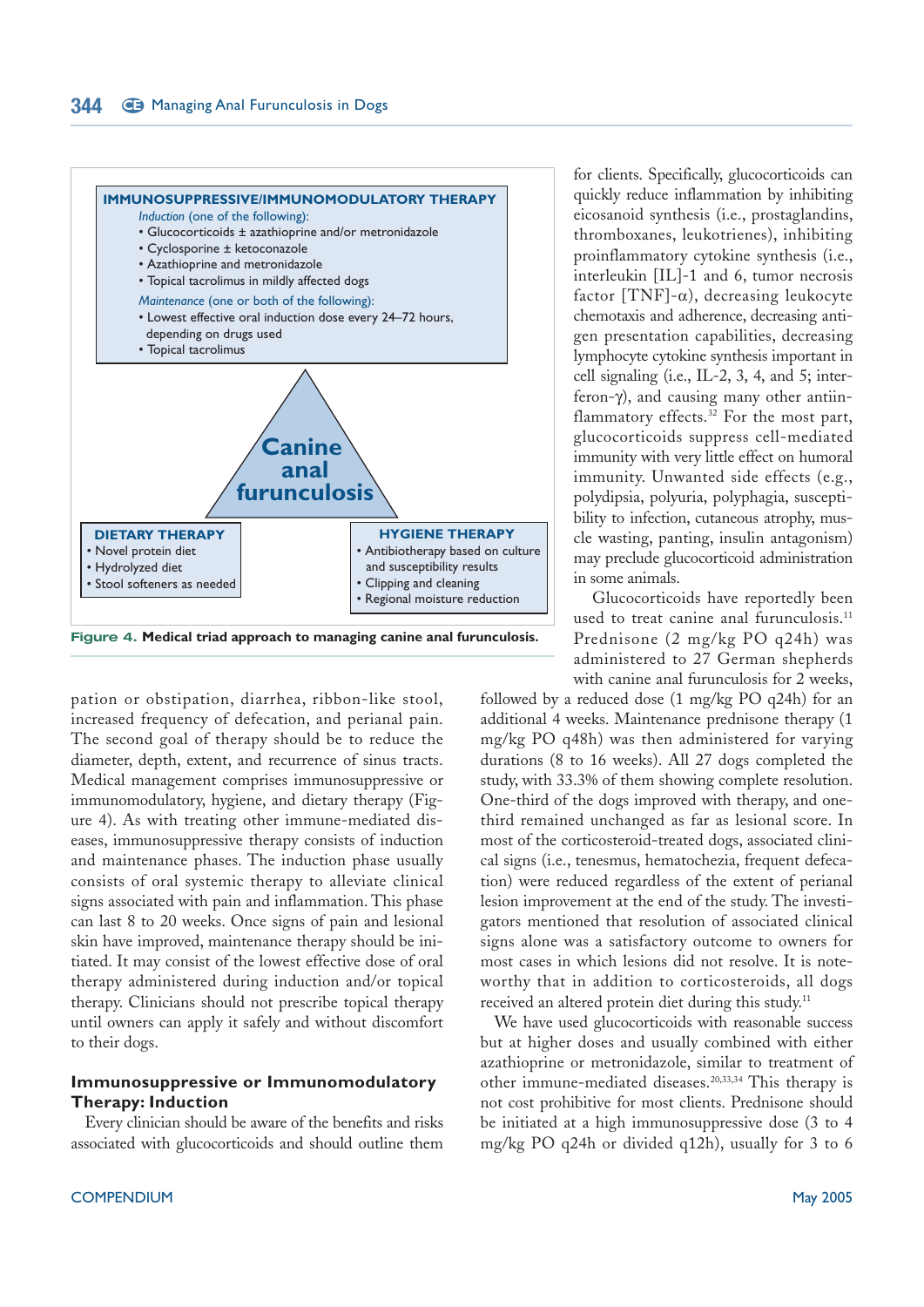weeks to reduce pain, inflammation, and the extent of sinus tract involvement. Once the therapeutic goal has been achieved, the glucocorticoid dose should be slowly tapered over weeks to months to the lowest effective oral, every-other-day dose (ideally prednisone ≤1 mg/kg). Azathioprine is metabolized to an active antimetabolite, which interferes with nucleic acid synthesis.<sup>35</sup> Azathioprine suppresses both humoral and cellmediated immunity. Most veterinarians are familiar with potential azathioprine side effects, including gastrointestinal (GI) upset, bone marrow suppression, hepatotoxicity, and pancreatitis.<sup>35</sup> When used as an adjuvant to glucocorticoids, azathioprine can be administered at 1.5 to 2.2 mg/kg/day PO for the first 2 to 4 weeks and then every other day. We occasionally administer metronidazole (10 to 15 mg/kg PO q12h) in combination with glucocorticoids. Metronidazole has immunomodulating effects, is effective at reducing fecal bacterial colonization of the perianal area, and is an antiprotozoal.<sup>20,34,36</sup> Its

(i.e., *Tolypocladium inflatum gams*).<sup>37</sup> This immunomodulating drug gained popularity in the late 1970s as a treatment to prevent organ transplant rejection in humans. In addition, CsA has been effective in treating several human dermatoses.<sup>37,38</sup> CsA has recently been shown to be effective in treating canine atopic dermatitis and canine anal furunculosis.3,4,6,8–10,14,16,39,40 Over the past several years, data have been collected on the pharmacokinetics and safety of this drug in dogs.

CsA, a reversible immunosuppressant/immunomodulator with low cytotoxicity, becomes active when bound to the intracellular receptor cyclophilin, an immunophilin (Figure 5). This complex inhibits cytosolic calcineurin, thereby blocking three calcium-dependent pathways: exocytosis, apoptosis, and enzymatic actions of calcineurin, such as IL-2 transcription.37,41 Inhibition of IL-2 synthesis leads to impaired T-lymphocyte activation or proliferation and further cytokine synthesis, thus down-regulating immune amplification signals.

## *Canine anal furunculosis can be managed but not necessarily cured. Medical management offers the best chance for resolution.*

potential side effects include anorexia, GI upset, central nervous system toxicity, and hepatotoxicity.<sup>36</sup>

A study was conducted to ascertain the effectiveness of combination azathioprine and metronidazole therapy before surgery (i.e., excision of sinus tracts and anal sacculectomy).<sup>12</sup> Both of these drugs were prescribed once daily for 7 to 28 weeks before surgery. Time to maximal improvement before surgery ranged from 3 to 6 weeks. During the first 2 weeks, associated clinical signs (i.e., anal irritation, licking, dyschezia, tenesmus) resolved in all five German shepherds. Although the perianal fistulas did not completely resolve before surgery, all lesions became smaller and/or shallower with less inflammation. After surgery, all lesions resolved with no recurrences (follow-up period: 7 to 10 months). Postsurgical medical treatment was continued for 2 to 6 weeks. Of importance, the investigators found that medical therapy before surgery greatly facilitated surgical success. We do not have experience with this combination of medical and surgical therapy; however, we share the belief that surgical therapy is more effective after medical therapy.

CsA can be isolated from extracts of telluric fungi

CsA does not appear to alter humoral immunity.<sup>41</sup> The drug might have other mechanisms that affect keratinocyte kinetics.

The first oral CsA formulation (Sandimmune, Sandoz) had a vegetable-oil base. There was much interindividual variability with this formulation because of its poor absorption. A microemulsion of CsA that is more bioavailable is now available, thus decreasing interindividual variability.<sup>37,41</sup> Atopica (Novartis) is the microemulsion form of CsA approved for controlling atopic dermatitis in dogs. The human equivalent to canine-approved CsA is Neoral (Novartis). Because of greater bioavailability and less interindividual variability, the microemulsion form of CsA is preferred. Because CsA absorption is slightly delayed when the drug is given with food, the recommendations are to administer it 2 hours before or after feeding.<sup>41</sup>

As with all drugs, clinicians should familiarize themselves with a given drug's pharmacokinetics, pharmacology, safety, adverse effects, and known drug interactions. The following summary is not intended to be completely comprehensive. It would behoove clinicians to read CsA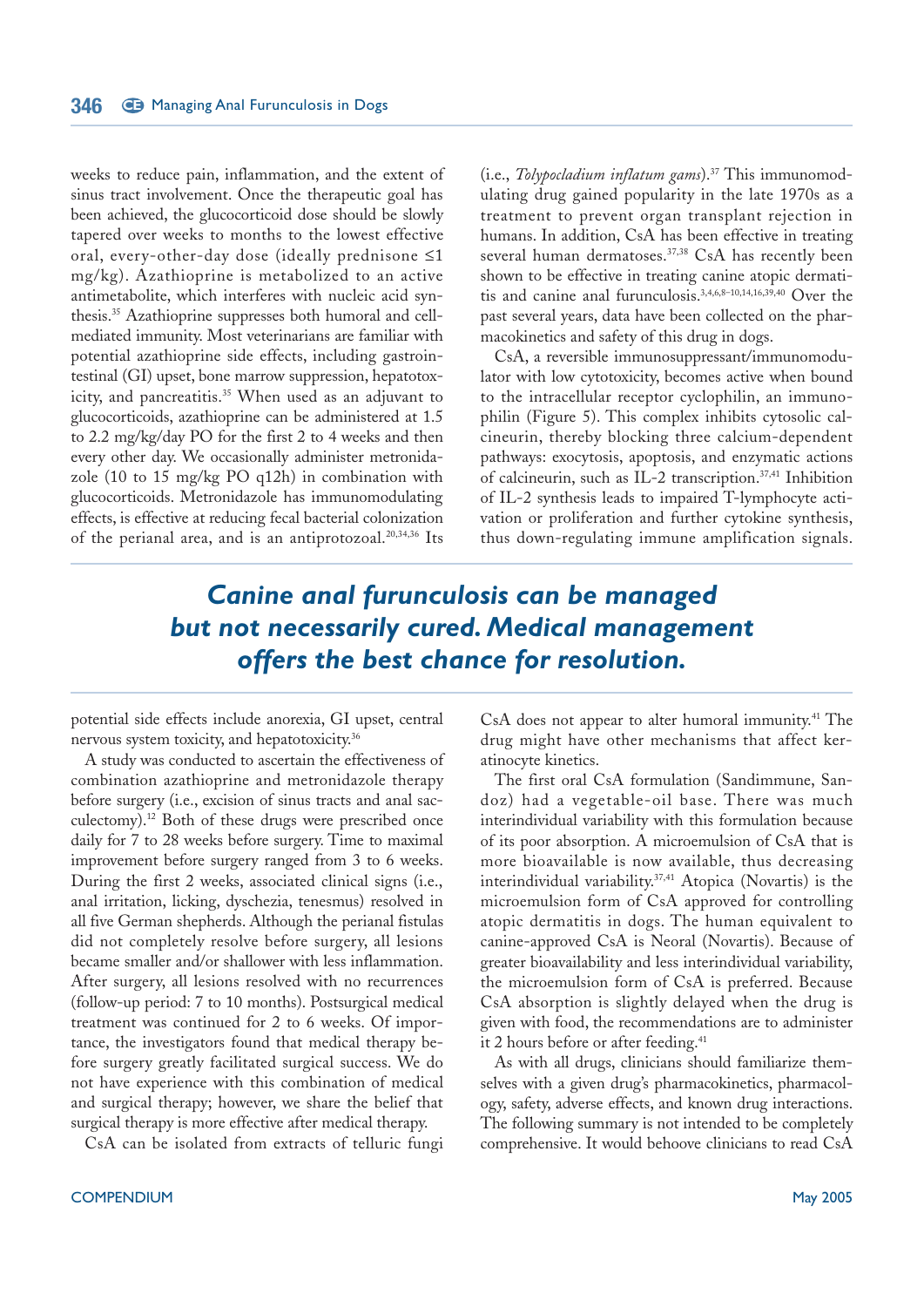**Figure 5. Molecular mechanism of inhibition of the immune response by tacrolimus, pimecrolimus, and cyclosporine.** T-lymphocyte activation is initiated by interaction of antigenic peptide presented in the major histocompatibility complex to the appropriate T-cell receptor. Activation signals from the CD3 complex increase intracellular calcium and induce synthesis of the nuclear subunit of the nuclear factor of activated T cells (NFATn). Elevated free calcium in the cell binds to calmodulin, which binds and activates calcineurin, a critical calcium-activated protein phosphatase. Calcineurin causes dephosphorylation of the cytoplasmic subunit of NFAT (NFATc), allowing it to translocate to the nucleus.The newly synthesized nuclear subunit (i.e., NFATn) then binds to NFATc, and this essential complex facilitates transcription of numerous cytokines, including TNF-α and IL-2, 3, and 4.Tacrolimus, pimecrolimus, and cyclosporine block this normal activation pathway by inhibiting calcineurin function. First, the drug binds its intracellular ligand: Tacrolimus or pimecrolimus binds FK506-binding protein (FKBP) and cyclosporine binds cyclophilin. In each case, these complexes gain the ability to bind calcineurin and block its ability to dephosphorylate NFATc. In other cell types, such as mast cells, degranulation is a calcium-dependent event and is also blocked by tacrolimus or cyclosporine. *Inset:*The crystal structure of the complex of FKBP (in red), tacrolimus (in white), and calcineurin (in green) is modified from the x-ray crystal structure solved in 1995. The groove bound by FKBP-tacrolimus is adjacent to the active site on calcineurin and blocks the ability of substrate to interact with calcineurin effectively. (Reproduced with permission from Nghiem P, Pearson G, Langley RG:Tacrolimus and pimecrolimus: From clever prokaryotes to inhibiting calcineurin and treating atopic dermatitis. *J Am Acad Dermatol* 46:228–241, 2002; the American Academy of Dermatology)

package inserts before administering the drug. In addition, there is an excellent review by Guaguere et al.<sup>41</sup>

CsA is metabolized by intestinal and liver cytochrome P-450 enzymes into what are believed to be inactive metabolites. Elimination is mainly biliary. The drug does not appear to be either nephrotoxic or hepatotoxic in dogs given extraordinarily high doses not routinely used in clinical practice. The more common adverse effects at routine doses include vomiting, diarrhea, gingival hyperplasia, papilloma-like skin lesions, hypertrichosis, and increased hair shedding.<sup>41</sup> These signs usually resolve with dose reduction or drug discontinuation. If GI upset occurs, we give the CsA with a small amount of food, the daily dose divided twice daily, or an antiemetic for several days until the patient tolerates it. To date, there are no data documenting an increased incidence of infections with CsA given at routine doses for canine atopic dermatitis and canine anal furunculosis. CsA should not be given to patients with neoplasia.

It is preferred to administer CsA once daily for canine



atopic dermatitis because of the long half-life (about 9 hours) of CsA in dogs.<sup>38,41</sup> Although most canine anal furunculosis studies administered CsA twice daily, oncedaily dosing is also effective in treating canine anal furunculosis.<sup>6</sup> Some investigators recommend obtaining CsA blood trough levels and adjusting the dose to increase the drug's effectiveness. However, target trough levels (400 to 600 ng/ml) are based on the CsA concentration needed to prevent allograft rejection.<sup>38,41</sup> Moreover, proposed target trough levels are based on twice-daily dosing used in humans, not the once-daily dosing usually recommended for dogs. A direct relationship between CsA blood trough concentration and clinical efficacy in treating canine anal furunculosis has not been definitively proven (Table 1). In fact, in humans with Crohn's disease treated with CsA (Sandimmune, Sandoz; 8 mg/kg/day PO in two divided doses), there was no correlation between clinical response and whole blood or intestinal CsA concentrations.<sup>29</sup> However, the formulation of CsA used in this report might have con-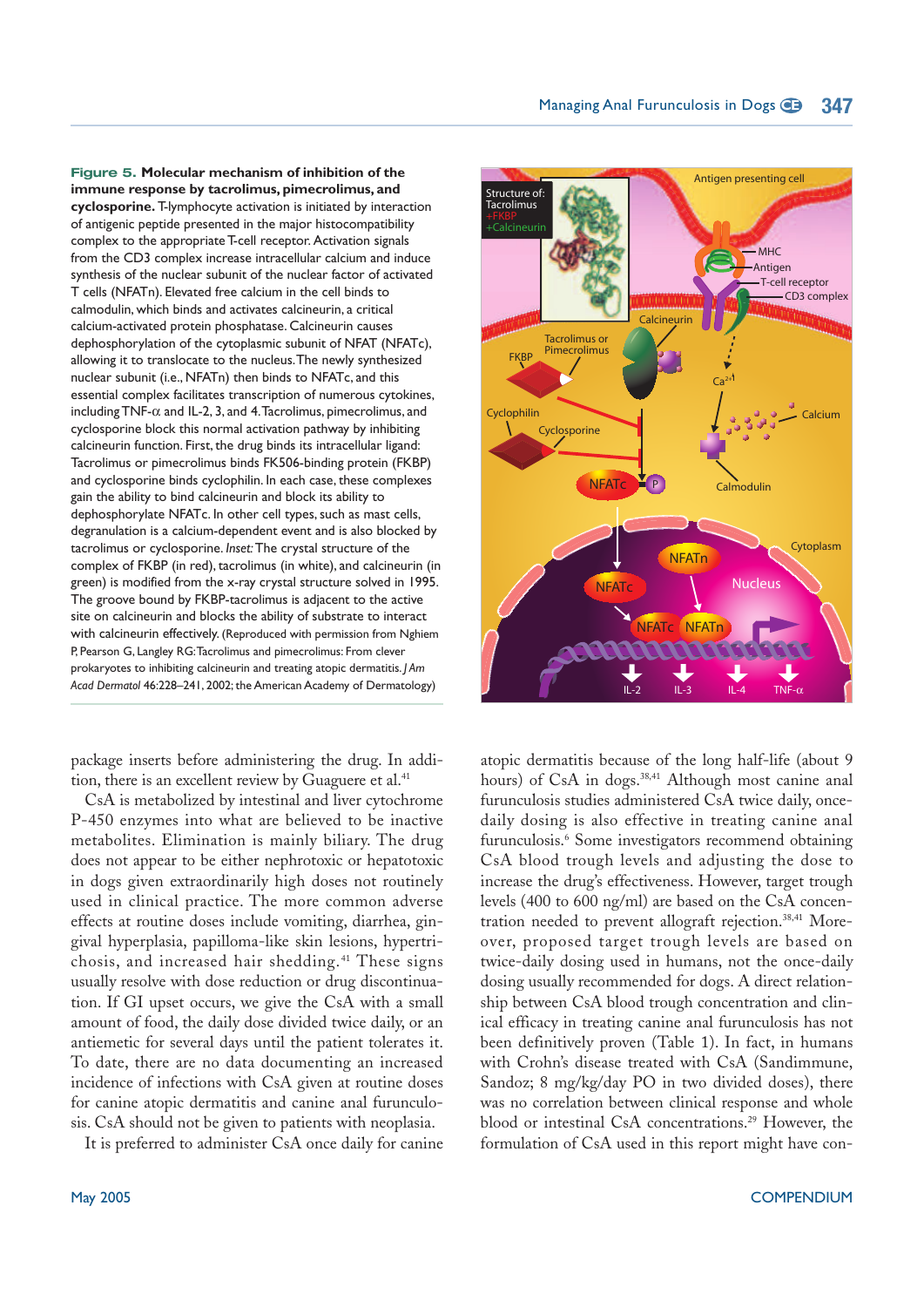| <b>Reference</b>                | Year<br><b>Published</b> | <b>Oral Dosing</b>                                                                                       | <b>Pertinent Findings</b>                                                                                                                                   |
|---------------------------------|--------------------------|----------------------------------------------------------------------------------------------------------|-------------------------------------------------------------------------------------------------------------------------------------------------------------|
| Mathews<br>et al <sup>3</sup>   | 1997                     | CsA (7.5–10 mg/kg q12h)<br>for $20$ wk)                                                                  | 100% of dogs showed progressive improvement in<br>associated signs and lesions after 1 wk.                                                                  |
|                                 |                          | 80% of dogs required<br>either trimethoprim-                                                             | Total resolution occurred in 100% of dogs after 20 wk.                                                                                                      |
|                                 |                          | sulfamethoxazole (15<br>mg/kg q12h) or cephalexin<br>$(25 \text{ mg/kg} q12h)$ for<br>varying durations. | Remission lasted 6-18 mo or more after treatment ended.                                                                                                     |
| Mathews<br>et al <sup>4</sup>   | 1997                     | $CsA$ (5 mg/kg q12h for<br>$16$ wk)                                                                      | The study was randomized, blinded, and placebo-controlled<br>during the initial 4 wk.                                                                       |
|                                 |                          | 100% of dogs were treated<br>with cephalexin (20 mg/kg)<br>q12h for 10 days).                            | 100% of dogs improved with CsA therapy; 0% improved<br>when administered a placebo.                                                                         |
|                                 |                          |                                                                                                          | Several associated signs significantly improved within 4 wk.                                                                                                |
|                                 |                          |                                                                                                          | There was a 78% surface area reduction and 62% depth<br>reduction after 4 wk of CsA therapy; these parameters<br>worsened with administration of a placebo. |
|                                 |                          |                                                                                                          | After 16 wk, 85% of dogs completely healed and the<br>remaining dogs showed improvement.                                                                    |
|                                 |                          |                                                                                                          | The disease recurred in 41% of dogs after treatment ended.                                                                                                  |
|                                 |                          |                                                                                                          | The authors acknowledged that CsA blood concentration<br>and efficacy may not be related.                                                                   |
| Griffiths et al <sup>8,a</sup>  | 1999                     | $CsA$ (7.5 mg/kg q12h for<br>$10 - 20$ wk)                                                               | The average lesion reduction was 75% in all dogs within<br>1 wk.                                                                                            |
|                                 |                          | No concomitant                                                                                           | 100% of associated signs improved within 1 wk.                                                                                                              |
|                                 |                          | antibiotherapy was<br>administered.                                                                      | Lesions continued to resolve over 10–20 wk.                                                                                                                 |
|                                 |                          |                                                                                                          | The recurrence rate was 17% during follow-up (mean:<br>$7.7 \,\mathrm{mo}$ ).                                                                               |
|                                 |                          |                                                                                                          | There was poor correlation between CsA blood<br>concentration and efficacy (at least after the first week).                                                 |
| Hardie et al <sup>16</sup>      | 2000                     | $CsA$ (4 mg/kg q12h until<br>resolution [mean: 8.8 wk])                                                  | 96% of dogs showed improvement; complete remission<br>occurred in 72%.                                                                                      |
|                                 |                          | There was no mention of<br>concurrent antibiotherapy.                                                    | The recurrence rate was 36% during follow-up (mean:<br>$6.8$ mo).                                                                                           |
|                                 |                          |                                                                                                          | Lesion recurrence averaged 10.6 wk after treatment ended.                                                                                                   |
| $M$ ouatt <sup>9,<i>a</i></sup> | 2002                     | CsA did not exceed 1<br>mg/kg q12h for 16 wk                                                             | 100% of dogs showed >50% reduction in surface area and<br>depth within 2 wk.                                                                                |

### **Table 1. Results of Cyclosporine A (CsA) Therapy for Canine Anal Furunculosis**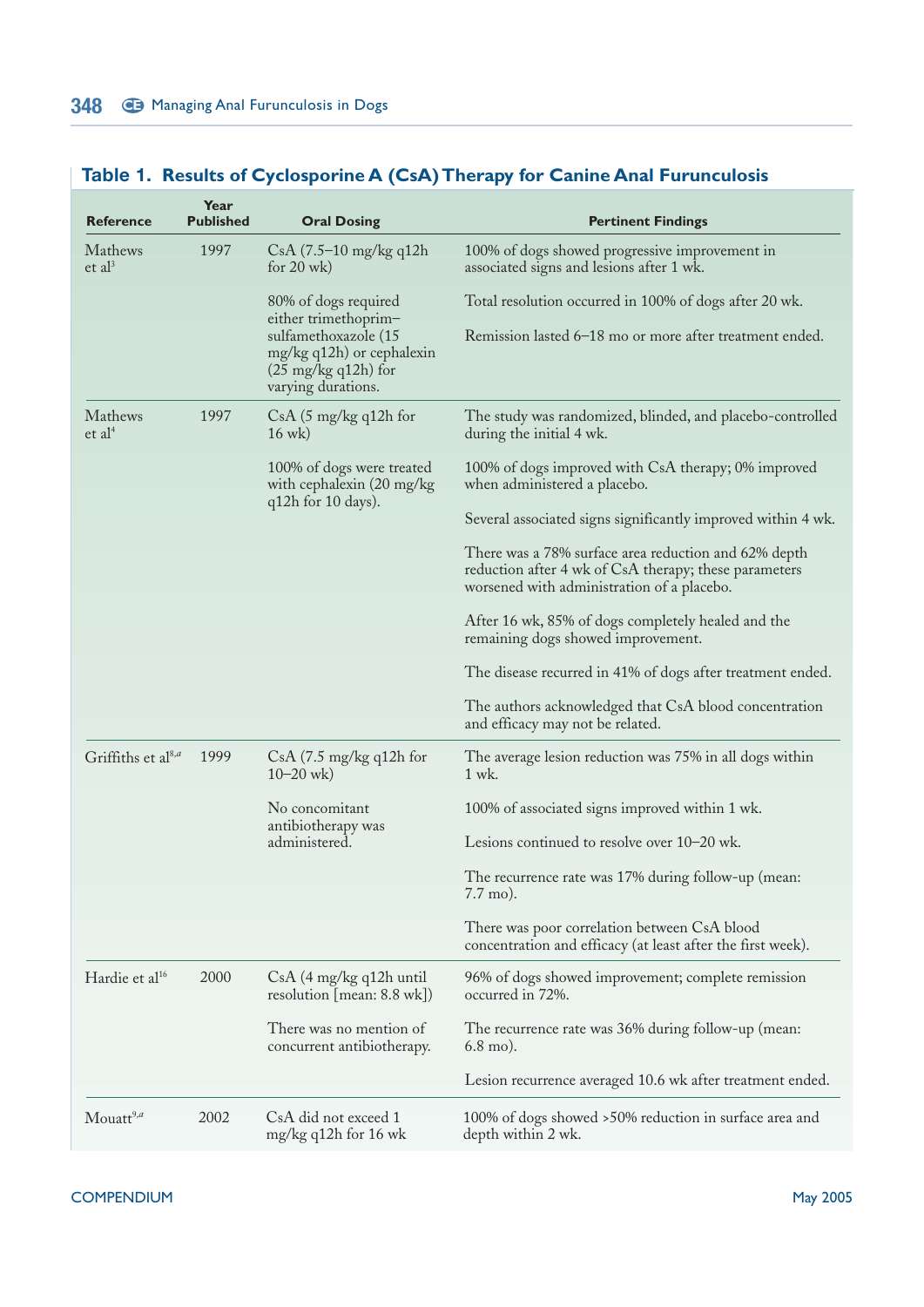| <b>Reference</b>                    | Year<br><b>Published</b> | <b>Oral Dosing</b>                                                                                                                                  | <b>Pertinent Findings</b>                                                                                                   |
|-------------------------------------|--------------------------|-----------------------------------------------------------------------------------------------------------------------------------------------------|-----------------------------------------------------------------------------------------------------------------------------|
| Mouatt <sup>9,<i>a</i></sup> (cont) | 2002                     | Ketoconazole (10 mg/kg)<br>q24h for 16 wk)                                                                                                          | 100% of associated signs improved within 2 wk.                                                                              |
|                                     |                          |                                                                                                                                                     | Complete resolution occurred in 93% of dogs.                                                                                |
|                                     |                          | Antibiotherapy was given<br>for concurrent conditions.                                                                                              | 50% of dogs that had complete resolution were disease free<br>for $>1$ yr.                                                  |
|                                     |                          |                                                                                                                                                     | To maintain CsA at therapeutic blood levels, the dose of<br>CsA was reduced 80%-90% when administered with<br>ketoconazole. |
|                                     |                          |                                                                                                                                                     | There was no consistent relationship between CsA blood<br>concentration and efficacy.                                       |
| Patricelli et al <sup>10,a</sup>    | 2002                     | $CsA$ (2.5 mg/kg q12h or 4<br>mg/kg q24h [duration not                                                                                              | Resolution of associated clinical signs occurred within 9 wk<br>in all dogs.                                                |
|                                     |                          | specified])<br>Ketoconazole (~8 mg/kg)<br>q24h in all dogs)<br>There was no mention of<br>concurrent antibiotherapy.                                | Significant lesion improvement occurred in all dogs (mean<br>time to remission: 14 wk).                                     |
|                                     |                          |                                                                                                                                                     | 63% of dogs that experienced remission had a mean time to<br>recurrence of 12.4 wk.                                         |
|                                     |                          |                                                                                                                                                     | All dogs that experienced recurrence had moderate to<br>severe disease at the initial examination.                          |
| Doust et al <sup>6,a</sup>          | 2003                     | $CsA$ $(1.5, 3, 5, or 7.5)$<br>$mg/kg$ q24h for 13 wk)                                                                                              | Lesions and associated signs improved faster with the<br>highest dose.                                                      |
|                                     |                          | If clinical signs continued<br>after 13 wk, owners could<br>continue administering<br>CsA.<br>There was no mention of<br>concurrent antibiotherapy. | The rate of complete resolution was higher in dogs<br>administered the highest dose.                                        |
|                                     |                          |                                                                                                                                                     | A longer (>12 mo) remission or controlled response occurred<br>regardless of the dose when dogs were treated for >13 wk.    |
|                                     |                          |                                                                                                                                                     | There was no consistent relationship between CsA blood<br>concentration and efficacy.                                       |
| O'Neill et al <sup>14,a</sup>       | 2004                     | CsA (0.5, 0.75, 1, or 2)<br>mg/kg q12h [duration not<br>specified; $3-10$ wk?])                                                                     | Resolution of associated clinical signs began in 1-2 wk.                                                                    |
|                                     |                          |                                                                                                                                                     | Lesions resolved in all dogs by 10 wk, but dramatic<br>improvement occurred in the initial 2 wk.                            |
|                                     |                          | Ketoconazole (5-9 mg/kg<br>q24h)                                                                                                                    | There was no correlation between the severity of lesions<br>and duration of treatment.                                      |
|                                     |                          | Amoxicillin-clavulanic<br>acid $(12.5 \text{ mg/kg})$ or                                                                                            | $63\%$ of dogs remained in remission for $1-19$ mo.                                                                         |
|                                     |                          | cephalexin (15 mg/kg)<br>q12h) was administered<br>for 7 days before CsA and                                                                        | Most dogs had CsA levels that exceeded therapeutic blood<br>levels regardless of the dose of CsA.                           |
|                                     |                          | ketoconazole.                                                                                                                                       | Significant interindividual variation occurred in CsA blood<br>levels with similar drug doses.                              |
|                                     |                          |                                                                                                                                                     | There was a cost reduction of 70% compared with using<br>$CsA$ (5 mg/kg q12h) alone.                                        |

### **Table 1. Results of Cyclosporine A (CsA) Therapy** *(continued)*

*<sup>a</sup>*The microemulsified form of cyclosporine was prescribed. The target CsA blood trough concentration was usually 400–600 ng/ml. The associated signs (e.g., tenesmus, constipation, increased frequency of defecation, perianal licking, self-mutilation) varied with each study. Adjunctive surgical therapy was needed in several studies.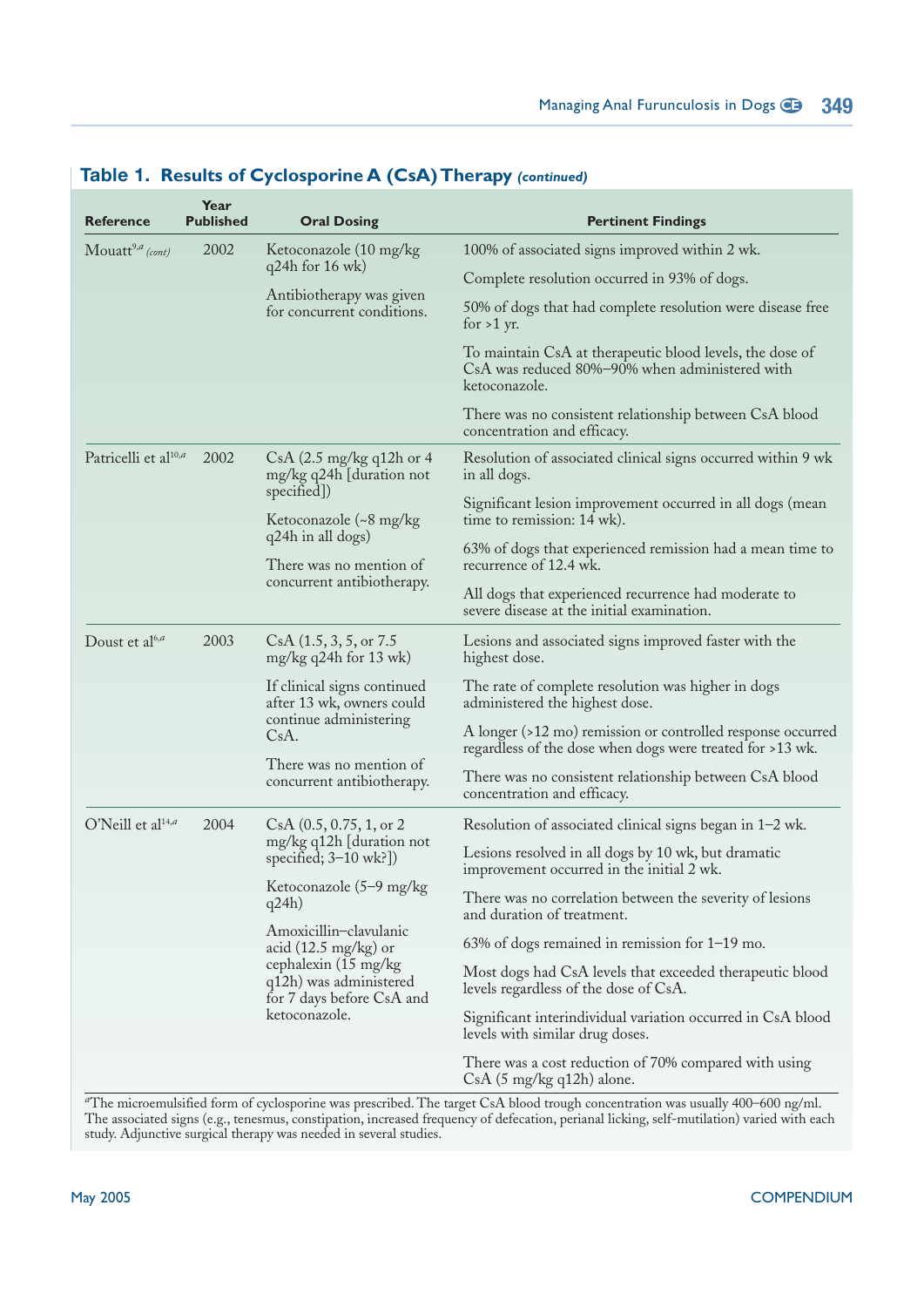tributed to the study's results. Because of the wide safety margin, smaller dose used to treat canine anal furunculosis compared with allograft rejection, lack of definitive relationship between blood levels and efficacy, and reports in the literature, we do not routinely measure CsA trough blood levels. This diagnostic tool should be reserved for select patients, such as those receiving concurrent ketoconazole (see following paragraph), those not improving as expected, and those in which drug toxicosis is suspected. When trough levels are needed, the high-pressure liquid chromatography method is recommended.38,41 Unfortunately, this method is available in only select laboratories and is expensive.

duration of this therapy ranges from 8 to 16 weeks based on clinical improvement. Once clinical signs have substantially resolved, either the dose of CsA can be reduced by 20% to 40% and given daily or the same dose can be administered every other day. Continued dose tapering should be based on clinical response and lack of relapse. Tapering CsA too quickly is a frequent cause of clinical relapse. If ketoconazole is concurrently administered, it should be administered at a dose of 5 to 10 mg/kg/day PO to inhibit metabolism of CsA and thus reduce (by as much as 50% to 60%) the dose required for treatment. We prefer to initially administer CsA at a moderate once-daily dose  $({\sim}5 \text{ mg/kg})$  with

## *Resolution of pain-related signs may be a satisfactory outcome for most owners, regardless of lesion improvement.*

Coadministration of ketoconazole with CsA has been advocated to reduce the daily CsA dose and hence cost to clients.<sup>9,10,14,42</sup> Ketoconazole inhibits CsA-metabolizing enzymes (i.e., cytochrome P-450 system), thereby decreasing CsA clearance while increasing CsA blood concentration. The level of metabolizing enzyme inhibition is quite variable among individuals.<sup>41,42</sup> Therefore, the resulting CsA blood concentration is variable and cannot be predicted. It should also be remembered that ketoconazole has its own adverse side effects and drug interactions that might prohibit its use. Clinicians should give their clients relevant information to help them decide whether to administer ketoconazole with CsA. Most other CsA-related drug interactions have been reported in humans.<sup>37,41</sup> Like ketoconazole, drugs known to affect cytochrome P-450 metabolizing enzymes (e.g., phenobarbital) may alter elimination of CsA.

Table 1 summarizes the results of treating canine anal furunculosis with CsA. Overall, it appears that a short course of high-dose CsA hastens the time to remission and longer CsA administration (at least ≥13 weeks) decreases the rate of relapse. The following recommendations are based on the discussion thus far, our interpretation of canine anal furunculosis clinical studies, and our experience. Other recommendations will likely be made in the future.

CsA appears to be the most effective medical treatment to date for canine anal furunculosis. We routinely administer CsA at a dose of 4 to 8 mg/kg/day PO. The ketoconazole to achieve the greatest possible response in the least amount of time and then taper the CsA dose and frequency of administration (to every 48 hours). This combined therapy is usually administered 6 to 12 weeks before tapering the CsA dose (beginning with a reduced daily dose is typical). As CsA tapering begins, topical tacrolimus should be coadministered (see following discussion). If adverse effects are noted during ketoconazole administration, CsA trough blood levels should be determined by high-pressure liquid chromatography to rule out potential CsA cytotoxicosis. Also, ketoconazole administration should be discontinued and the CsA dose either reduced or discontinued pending CsA blood level results. Fortunately, we have rarely seen side effects suggestive of toxicosis.

Sulfasalazine has been used to treat humans with ulcerative colitis and Crohn's disease as well as in veterinary patients with the elusive IBD.20,34,43 It can be dosed at 50 mg/kg/day divided q8–12h for dogs with IBD. This treatment alone has anecdotally helped patients with canine anal furunculosis. Because of potential idiosyncratic reactions and the risk of keratoconjunctivitis sicca, we do not use sulfasalazine to treat canine anal furunculosis.

#### **Immunosuppressive or Immunomodulatory Therapy: Maintenance**

Tacrolimus (previously known as *FK506*), another calcineurin inhibitor, has pharmacologic actions very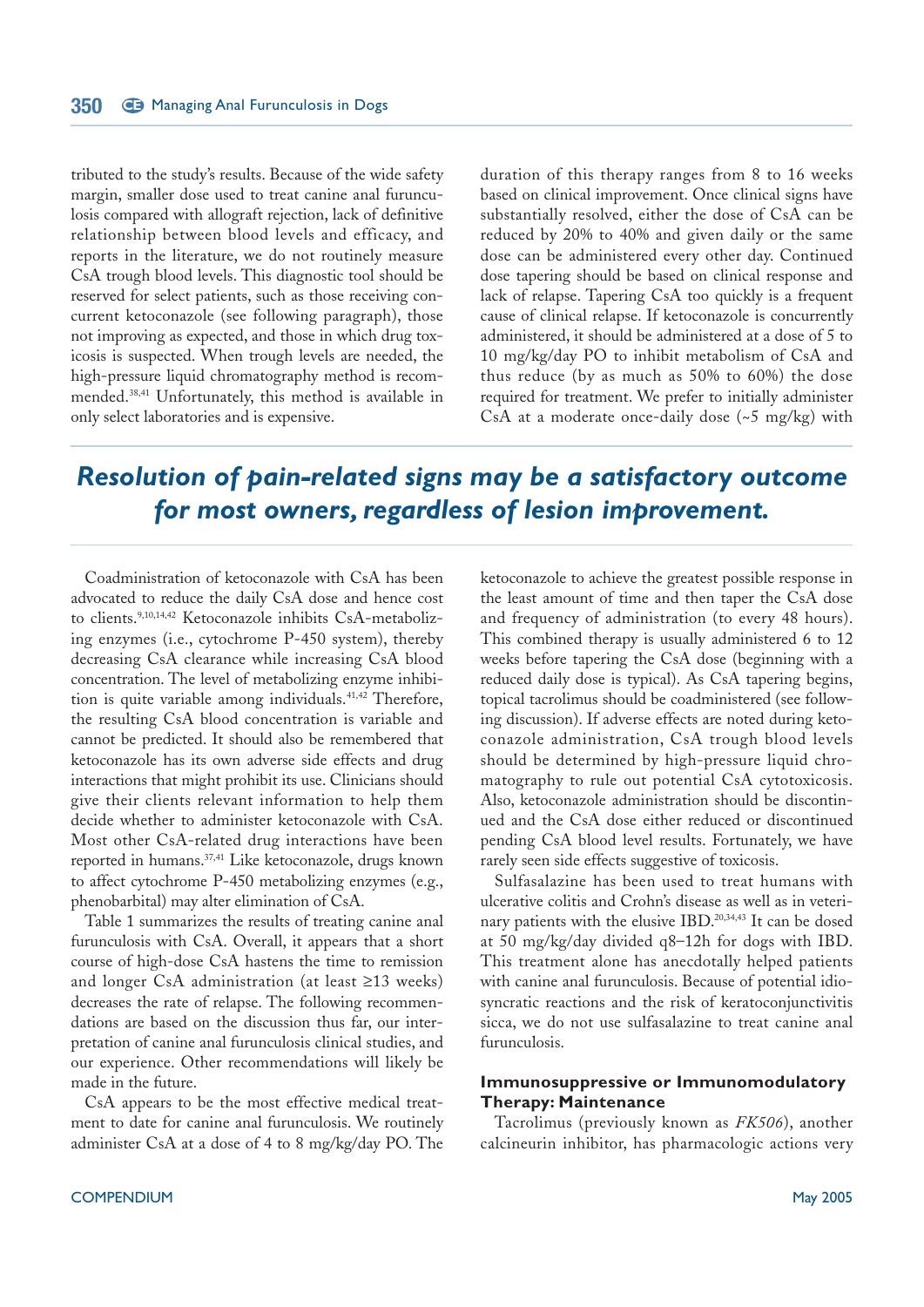similar to those of CsA but is 10 to 100 times more potent $37,44,45$  (Figure 5). It is applied topically to dogs because systemic administration requires careful drug monitoring.<sup>46</sup> All studies thus far indicate that significant levels of tacrolimus do not accumulate in the blood when it is given topically.<sup>44,47,48</sup> The drug is currently used as a topical immunomodulator in children and adults with atopic eczema. The most common side effects in humans are stinging and burning.

Topical tacrolimus (0.1%) has been reported to completely heal sinus tracts in 50% (i.e., 5 of 10) of dogs or noticeably improve lesions in 90% (i.e., 9 of 10) of dogs when applied once or twice daily to treat anal furunculosis.<sup>13</sup> In this study, the severity of canine anal furunculosis was graded as mild to moderate before therapy. In dogs that healed completely with several months of remission, tacrolimus was applied up to 16 weeks. No major complications were reported in any of the dogs. If clinical signs of canine anal furunculosis are relatively mild at initial presentation and the dog does not object to topical therapy, tacrolimus may be administered alone. Tacrolimus (0.1%) has also been effective in treating canine discoid lupus erythematosus and pemphigus erythematosus.<sup>47</sup> Tacrolimus is not approved for use in dogs.

As induction therapy is tapered, topical tacrolimus (Protopic 0.1% ointment, Fujisawa Health Care) can be applied to the perianal region twice daily using a gloved hand. Induction therapy tends to be greatly reduced with concurrent tacrolimus therapy. We continue topical tacrolimus indefinitely regardless of whether induction therapy can be completely discontinued. Application of tacrolimus should be reduced to the lowest frequency that controls inflammation (usually every 24 to 72 hours). Favorable results have been achieved by us and others.<sup>49</sup> If tacrolimus is not used, the lowest possible dose of induction therapy should be given every 24 to 72 hours, depending on the drug(s) used.

#### **Hygiene Therapy**

Antibiotherapy is recommended to control secondary infection, which is almost always present. Antibiotic selection should be based on bacterial culture and susceptibility results. Empiric therapy with either amoxicillin–clavulanic acid or metronidazole is useful, pending culture results. Once the patient tolerates topical therapy, mupirocin ointment (Bactoderm, Pfizer) applied once or twice daily may help reduce bacterial colonization. Above all, it is important to keep the perianal region clean and dry. Clipping and cleaning the

perianal region with chemical restraint can reduce purulent exudate, debride necrotic tissue, remove intralesional hair, and reduce pain. Baby powder lightly applied to the surrounding perineum may reduce regional relative humidity. At home, antimicrobial shampoo therapy may be helpful once the patient will tolerate it.

#### **Dietary Therapy**

In one report,<sup>11</sup> all 27 German shepherds with anal furunculosis had associated colitis as determined by clinical signs and colonic biopsy. Biopsies before administering glucocorticoids and feeding an alternative protein diet (i.e., lamb and rice and vegetarian dog foods) were characterized by mild to moderate fibrosis in the lamina propria in all dogs (i.e., 16 of 27) with attenuation of the superficial epithelium. Epithelial microerosions were present in a few cases. The inflammatory cell infiltration was predominantly composed of plasma cells and lymphocytes, with a few eosinophils in some cases. Eight to 16 weeks of therapy (i.e., glucocorticoids, change in diet) did not improve histopathologic colonic lesions compared with those before treatment.

Because we have successfully managed a few patients with mild canine anal furunculosis by administering antibiotics and feeding a restrictive trial diet without concurrently administering immunosuppressive agents, our opinion is that diet can influence the course of the disease. Food trials followed by dietary challenge would be beneficial in providing at least circumstantial evidence of a food-related component to canine anal furunculosis. Most owners are understandably unwilling to conduct a dietary challenge once their pet is free of clinical signs. If an association exists, the time from dietary challenge to formation of a new perianal tract is unknown.

#### **MONITORING**

Reexaminations are usually scheduled according to the type of therapy a patient is receiving. If the drugs being used do not require strict hematologic and biochemical monitoring, reexaminations every 3 to 5 weeks should be sufficient. Tracking the degree of improvement in clinical signs since the initial visit is important at each reexamination. Signs include tenesmus, dyschezia, hematochezia, constipation or obstipation, diarrhea, ribbon-like stool, increased frequency of defecation, perianal licking, self-mutilation, perianal pain, scooting, offensive odor, low tail carriage, and weight loss. Although there may be several small sinus tracts, the owner may be satisfactorily impressed if signs of pain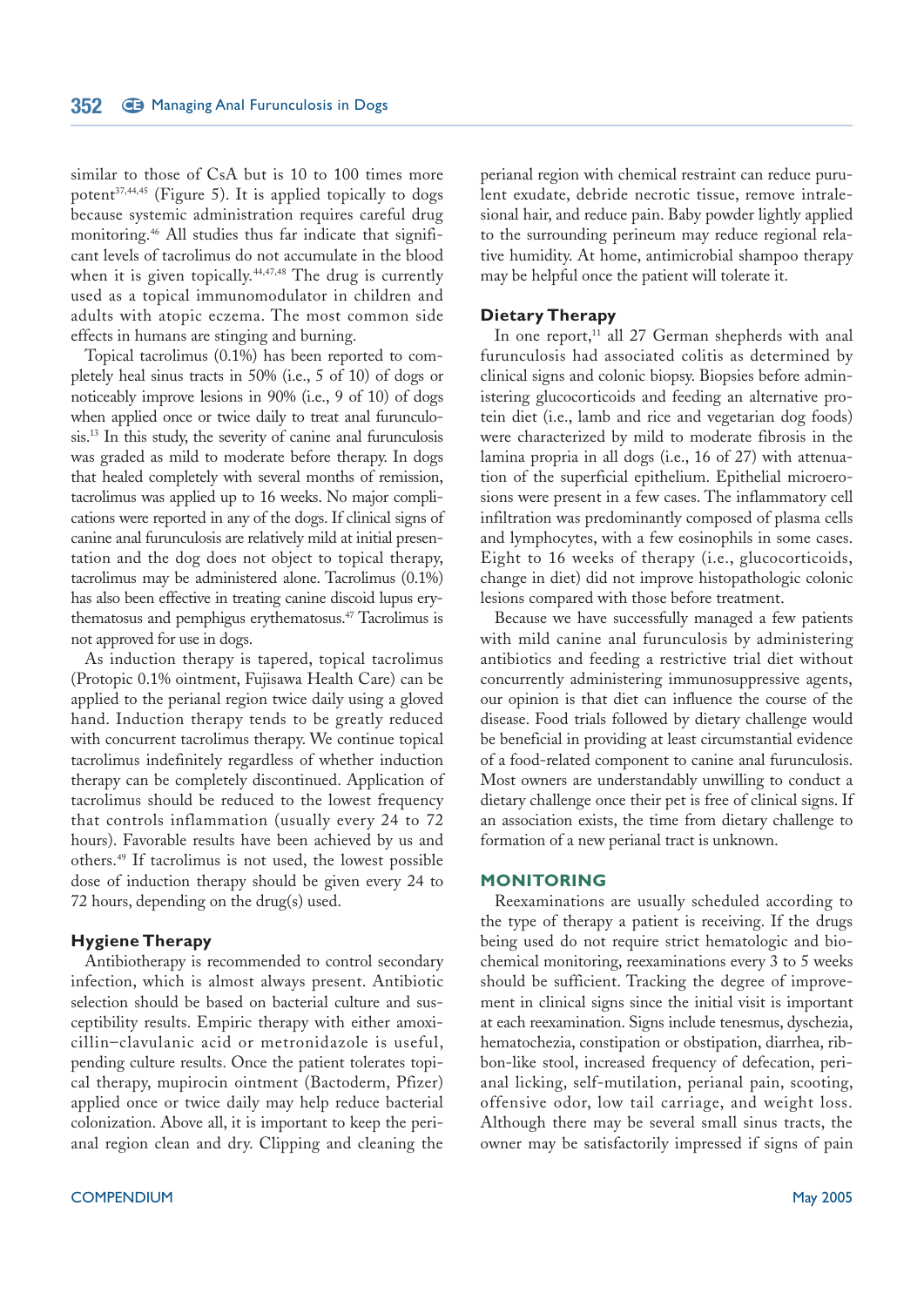are reduced. Cutaneous reepithelialization may occasionally supersede the filling of sinus tracts, resulting in epithelialized tunnels, which were not associated with clinical problems in one study.<sup>9</sup>

One of the most useful tools for monitoring improvement in canine anal furunculosis is a rectal examination while the patient is not sedated. Patients become less hesitant and require less restraint during rectal examinations as their clinical signs, specifically pain, improve. However, chemical restraint is usually needed during the first few reexaminations. The perianal, anal, and rectal tissues should be assessed. The anal sacs should be palpated and expressed if needed. The degree of tissue thickening (i.e., fibrosis) should be assessed during the rectal examination. In general, tissue thickening gradually reduces with time in patients that respond to treatment. Perianal cytology can be used to determine whether antibacterial treatments are still indicated. Complete blood counts, serum biochemical profiles, and urinalyses can be conducted at the clinician's discretion based on historical findings, physical examination findings, and choice of therapy. Although CsA has not been associated with any major hematologic or biochemical alterations thus far in dogs, few long-term administration safety studies have been conducted. We generally conduct blood work monthly for the first 2 to 3 months, then as needed based on physical abnormalities detected during examination.<sup>38</sup> Urine cultures used to diagnose occult urinary tract infections are periodically conducted in patients receiving immunosuppressive agents.

A recent report described an 11-year-old, neutered German shepherd with anal furunculosis that was treated with CsA and ketoconazole.<sup>50</sup> After 4 weeks of therapy, the dog developed generalized lymphadenopathy and splenomegaly. Fine-needle aspiration showed cells characteristic of lymphoma. Although a causative relationship between the use of CsA and the development of lymphoma could not be proved, it is possible that CsA administration contributed to tumorigenesis. Because there is an increased risk of lymphoma development in humans receiving CsA, the same might be true in dogs.<sup>50,51</sup> To date, we have not diagnosed lymphoma in any dog treated with CsA, but this report stresses the importance of a complete physical examination during reexaminations to look for abnormalities suggestive of neoplasia.

#### **ADJUNCTIVE TREATMENT**

Unfortunately, all dogs with anal furunculosis do not completely respond to medical management alone.

Adjunctive surgical therapy is warranted if affected tissue hinders improvement in pain and/or healing or inflammation continues to expand despite aggressive medical treatment. Despite differences among surgical techniques previously described, the goal of surgical treatment is to remove or destroy diseased tissue. This may include anal sacculectomy. As previously noted, it appears that surgical outcomes improve with prior medical treatment.

The carbon dioxide laser has been an effective adjunctive tool in treating canine anal furunculosis in our practice. Before using lasers, clinicians should become familiar with their advantages and disadvantages. Laser safety is a critical component of laser surgery. All personnel required during laser procedures should have completed a laser safety course. Laser-specific facemasks, wavelength-specific eyewear, smoke evacuators, surgical instruments, and laser-safe endotracheal tubes are required. Lasers are used to ablate and/or excise ulcerative necrotic tissue in patients with canine anal furunculosis.<sup>52</sup> We specifically use lasers to remove the epithelial lining of sinus tracts, sterilize the wound bed, and decrease patient discomfort. During the procedure, either the patient has saline-soaked gauze inserted into its rectum or its anus is closed with a pursestring suture to prevent combustion. Rectal enemas are occasionally needed before surgery. Enemas are also beneficial for patients that are constipated or obstipated.

#### **FUTURE TREATMENTS**

To achieve and maintain remission in humans with Crohn's disease, several new and emerging therapeutic options are being used.<sup>17</sup> Many of these agents are designed to precisely block or enhance immunologic events (i.e., cell signaling, leukocyte adhesion) believed to be involved in the pathogenesis of Crohn's disease. Specifically, monoclonal anti-TNF- $\alpha$  antibodies (i.e., infliximab, cytidine diphosphate-571), soluble TNF-α receptor antagonists (i.e., etanercept), recombinant IL-10 (i.e., antiinflammatory cytokine), and intercellular adhesion molecule antagonists (i.e., natalizumab, alicaforsen) have been used with varying success in patients with Crohn's disease. In addition to these treatments, use of probiotics (i.e., products containing microorganisms that beneficially alter the compartmental microflora of a host; e.g., *Lactobacillus* spp) in patients with Crohn's disease is showing encouraging results.<sup>17</sup> Perhaps once the veterinary community elucidates the immunopathogenesis of canine anal furuncu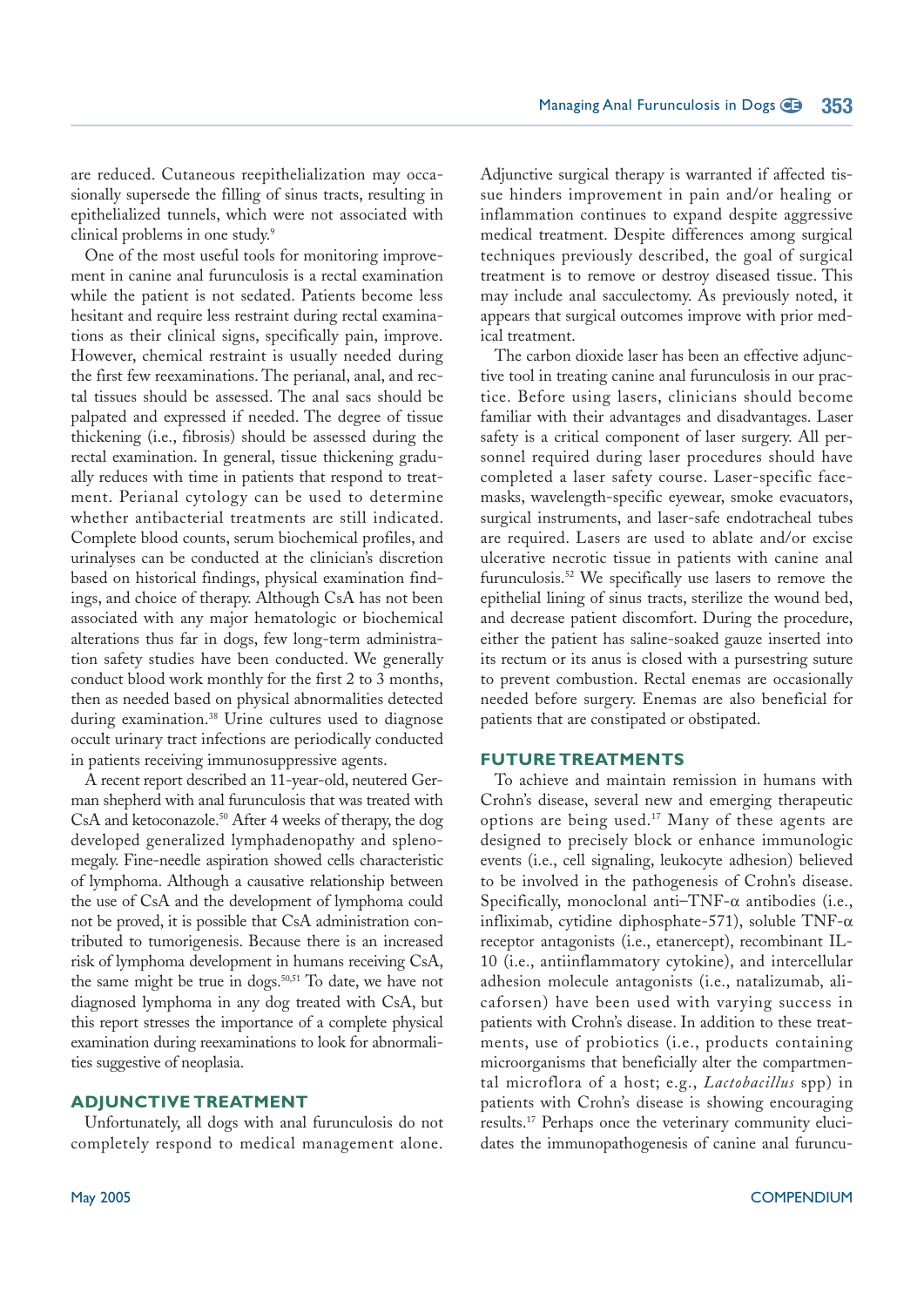losis, similar specific immune-altering therapies may prove useful in managing the disease.

#### **ACKNOWLEDGMENTS**

The authors thank Mrs. Sandy Grable for the photographs and her technical assistance. The authors also thank Mr. Kerry Helms for the illustrations of the anal region.

#### **REFERENCES**

- 1. Matushek KJ, Ederhard R: Perianal fistulas in dogs. *Compend Contin Educ Pract Vet* 13(4):621–627, 1991.
- 2. Day MJ, Weaver BM: Pathology of surgically resected tissue from 305 cases of anal furunculosis in the dog. *J Small Anim Pract* 33:583–589, 1992.
- 3. Mathews KA, Ayres SA, Tano CA, et al: Cyclosporin treatment of perianal fistulas in dogs. *Can Vet J* 38:39–41, 1997.
- 4. Mathews KA, Sukhiani HR: Randomized controlled trial of cyclosporine for the treatment of perianal fistulas in dogs. *JAVMA* 211(10):1249–1253, 1997.
- 5. Killingsworth CR, Walshaw R, Dunstan RW, et al: Bacterial population and histologic changes in dogs with perianal fistula. *Am J Vet Res* 49(10): 1736–1741, 1988.
- 6. Doust R, Griffiths LG, Sullivan M: Evaluation of once-daily treatment with cyclosporine for anal furunculosis in dogs. *Vet Rec* 152(8):225–229, 2003.
- 7. Ellison GW: Treatment of perianal fistulas in dogs. *JAVMA* 206(11):1680– 1682, 1995.
- 8. Griffiths LG, Sullivan M, Borland WW: Cyclosporin as the sole treatment for anal furunculosis: Preliminary results. *J Small Anim Pract* 40:569–572, 1999.
- 9. Mouatt JG: Cyclosporin and ketoconazole interaction for the treatment of perianal fistulas in the dog. *Aust Vet J* 80(4):207–211, 2002.
- 10. Patricelli AJ, Hardie RJ, McAnulty JF: Cyclosporine and ketoconazole for the treatment of perianal fistulas in dogs. *JAVMA* 220(7):1009–1016, 2002.
- 11. Harkin KR, Walshaw R, Mullaney TP: Association of perianal fistula and colitis in the German shepherd dog: Response to high-dose prednisone and dietary therapy. *JAAHA* 32:515–520, 1996.
- 12. Tisdall PLC, Hunt GB, Beck JA, et al: Management of perianal fistulae in five dogs using azathioprine and metronidazole prior to surgery. *Aust Vet J* 77(6):374–378, 1999.
- 13. Misseghers BS, Binnington AG, Mathews KA: Clinical observations of the treatment of canine perianal fistulas with topical tacrolimus in 10 dogs. *Can* Vet J 41:623-627, 2000.
- 14. O'Neill T, Edwards GA, Holloway S: Efficacy of combined cyclosporine A and ketoconazole treatment of anal furunculosis. *J Small Anim Pract* 45: 238–243, 2004.
- 15. Evans HE: *Miller's Anatomy of the Dog,* ed 3. Philadelphia, WB Saunders, 1993.
- 16. Hardie RJ, Gregory SP, Tomlin J, et al: Cyclosporine treatment of perianal fistulae in 26 dogs. *Vet Surg* 29(5):481, 2000.
- 17. Brookes MJ, Green JR: Maintenance of remission in Crohn's disease: Current and emerging therapeutic options. *Drugs* 64(10):1069–1089, 2004.
- 18. MacPherson A, Khoo UY, Forgacs I, et al: Mucosal antibodies in inflammatory bowel disease are directed against intestinal bacteria. *Gut* 38:365–375, 1996.
- 19. Ogura Y, Bonen DK, Inohara N, et al: A frame shift mutation in NOD2 associated with susceptibility to Crohn's disease. *Nature* 411:603–606, 2001.
- 20. Jergens AE, Willard MD: Diseases of the large intestines, in Ettinger SJ, Feldman EC (eds): *Textbook of Veterinary Internal Medicine*, ed 5. Philadelphia, WB Saunders, 2000, pp 1238–1256.
- 21. Day MJ: Immunopathology of anal furunculosis in the dog. *J Small Anim Pract* 34:381–389, 1993.
- 22. Vasseur PB: Results of surgical excision of perianal fistulas in dogs. *JAVMA* 185(1):60–62, 1984.
- 23. Houlton JE: Anal furunculosis: A review of seventy cases. *J Small Anim Pract* 21:575–584, 1980.
- 24. Budsberg SC, Robinette JD, Farrell RK: Cryotherapy performed on perianal fistulas in dogs (Washington State University 1976–1980). *Vet Med Small Anim Clin* 667–669, 1981.
- 25. Goring RL, Bright RM, Stancil ML: Perianal fistulas in the dog: Retrospective evaluation of surgical treatment by deroofing and fulguration. *Vet Surg* 15(5):392–398, 1986.
- 26. Elkins AD, Hobson HP: Management of perianal fistulae: A retrospective study of 23 cases. *Vet Surg* 11:110–114, 1982.
- 27. Ellison GW, Bellah JR, Stubbs WP, et al: Treatment of perianal fistulas with ND:YAG laser: Results in twenty cases. *Vet Surg* 24:140–147, 1995.
- 28. van Ee RT, Palminteri A: Tail amputation for the treatment of perianal fistulas in dogs. *JAAHA* 23:95–100, 1987.
- 29. Sandborn WJ, Tremaine WJ, Lawson GM: Clinical response does not correlate with intestinal or blood cyclosporine concentrations in patients with Crohn's disease treated with high-dose oral cyclosporine. *Am J Gastroenterol* 91(1):37–43, 1996.
- 30. Present DH, Lichtiger S: Efficacy of cyclosporine in treatment of fistula of Crohn's disease. *Dig Dis Sci* 39:374–380, 1994.
- 31. Cat H, Sophani I, Lemann M, et al: Cyclosporin treatment of anal and perianal lesions associated with Crohn's disease. *Turk J Gastroenterol* 14(2):121– 127, 2003.
- 32. Boothe DM, Mealey KA: Glucocorticoid therapy in the dog and cat, in Boothe DM (ed): *Small Animal Clinical Pharmacology and Therapeutics*. Philadelphia, WB Saunders, 2001, pp 313–329.
- 33. Scott DW, Miller Jr WH, Griffin CE: Immune-mediated disorders, in Scott DW, Miller Jr WH, Griffin CE (eds): *Muller & Kirk's Small Animal Dermatology*, ed 6. Philadelphia, WB Saunders, 2001, pp 667–779.
- 34. Boothe DM: Gastrointestinal pharmacology, in Boothe DM (ed): *Small Animal Clinical Pharmacology and Therapeutics*. Philadelphia, WB Saunders, 2001, pp 482–514.
- 35. Plumb DC: Azathioprine, in Plumb DC (ed): *Veterinary Drug Handbook*, ed 4. Ames, Iowa State University Press, 2002, pp 86–88.
- 36. Plumb DC: Metronidazole, in Plumb DC (ed): *Veterinary Drug Handbook*, ed 4. Ames, Iowa State University Press, 2002, pp 549–552.
- 37. Koo JYM, Lee CS, Maloney JE: Cyclosporine and related drugs, in Wolverton SE (ed): *Comprehensive Dermatologic Drug Therapy*. Philadelphia, WB Saunders, 2001, pp 205–229.
- 38. Robson DC, Burton GG: Cyclosporin: Applications in small animal dermatology. *Vet Dermatol* 14:1–9, 2003.
- 39. Steffan J, Alexander D, Brovedani F, et al: Comparison of cyclosporine A with methylprednisolone for the treatment of canine atopic dermatitis: A parallel, blinded, randomized controlled study. *Vet Dermatol* 14:11–22, 2003.
- 40. Olivry T, Steffan J, Fisch RD, et al: Randomized controlled trial of the efficacy of cyclosporine in the treatment of atopic dermatitis in dogs. *JAVMA* 221(3):370–377, 2002.
- 41. Guaguere E, Steffan J, Olivry T: Cyclosporin A: A new drug in the field of canine dermatology. *Vet Dermatol* 15:61–74, 2004.
- 42. Dahlinger J, Gregory C, Bea J: Effect of ketoconazole on cyclosporine dose in healthy dogs. *Vet Surg* 27:64–68, 1998.
- 43. Klotz U, Maier K, Fischer C, et al: Therapeutic efficacy of sulfasalazine and its metabolites in patients with ulcerative colitis and Crohn's disease. *N Engl J Med* 303(26):1499–1502, 1980.
- 44. Nghiem P, Pearson G, Langley RG: Tacrolimus and pimecrolimus: From